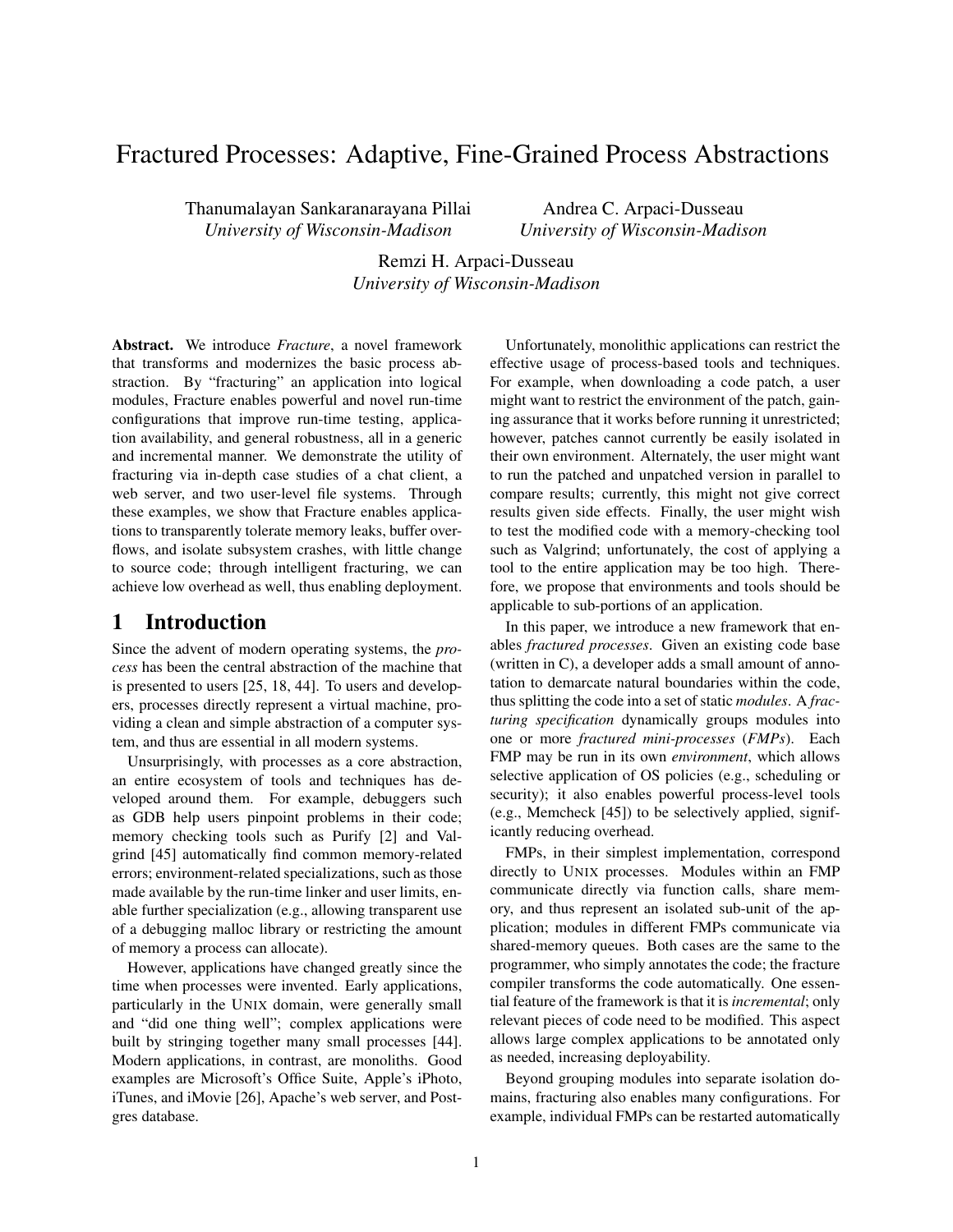

Figure 1: Modules, Fracturings, FMPs, and FMP-Es. *(a) is a visualization of the application's source code divided into modules. (b) and (c) are two different fracturings, i.e., visualizations of the application at runtime. The fracturing in (b) has maximum runtime isolation and consists of 7 FMPs, each using a different FMP-E. (c) is minimal isolation, with a single FMP and FMP-E.*

and transparently after a crash, as in microreboots [13]. One can also replicate an FMP, enabling various forms of N-version programming [7]. Finally, sampling replicated FMPs can reduce overheads.

This paper makes three major contributions. First, we provide a complete framework that makes it practical to use mini-processes for application written in C; Fracture handles incremental conversion, multi-threading, and intelligent partitioning at runtime. An important aspect of Fracture is its flexibility, which allows an application to be split into mini-processes at function-level, yet also to be run as a single, low-overhead, monolithic process.

Second, we outline our experience modularizing four different applications: a simple web server, two FUSE file systems, and an open-source chat client. We present guidelines for modularizing applications and labeling the capabilities of each module (e.g., restartable, replicable, and samplable) in such a way that is low effort yet leads to acceptable performance and functionality.

Finally, we evaluate the performance overhead of applying Fracture and show how Fracture can increase robustness. We find that Fracture can be used without overhead for some configurations, but care must be taken to obtain the best trade-off between performance and isolation of modules. We show how Fracture can be used to efficiently detect buffer overflows with a padded memory allocator, find memory leaks with Memcheck, tolerate memory leaks via isolation and restart, and even use replicated fracturing to verify that a new patch behaves functionally identical to the old one-to-one. By applying this functionality for specific FMPs instead of the entire application, performance remains acceptable, indicating that all could be run in deployment.

The rest of this paper presents our framework. After an overview of the design, the paper describes our implementation, our experience fracturing different applications, an evaluation, related work, and conclusions.

# 2 Design

This section presents our goals, Fracture's ecosystem, basic fracturing approaches, and runtime configurations.

## 2.1 Goals and Scope

The aim of Fracture is a framework that, with regards to the conventional abstractions of a process, achieves:

*Fine-grained mappings* of parts of a program into separate runtime entities, for process-like OS-level monitoring, isolation, and policy enforcement. The fine-grained entities should allow convenient control actions, similar to process restarts. This can be contrasted to the traditional mapping of each program to a single OS process.

*Incremental conversion* of existing programs. If only one portion of a program requires fine-grained mechanisms, it can be transformed with little effort, a stark contrast to rewriting the program in a new language.

*Supporting complex applications* written in C. The framework should aim for minimal changes to the C paradigm, even supporting multi-threaded programs.

*Low overhead* by adaptively mapping static code parts to fine-grained runtime entities. Runtime overhead for separating out parts must be incurred only when the user desires the separation, at runtime, and should be optimized to the environment and workload of each deployment.

# 2.2 System Overview

The basis of Fracture is identifying fine-grained static divisions of the code at development time, but mapping them onto runtime entities in different ways after deployment. The static divisions are identified by the programmer, who typically exposes logical divisions already present in the source code. The mappings are configured by the user or administrator, sometimes considering trade-offs (between performance and robustness, for example). Users and administrators do not require knowledge of the code, but need to know which static divisions are present and the *capabilities* of each division. The basic elements of this workflow are:

*Module*: Modules are static divisions in the program that could form a separate runtime entity. Modules, shown in Figure 1a, are identified by the programmer. From the programmer's perspective, a module is a collection of functions that are closely coupled, likely share data, and interact with other modules through inter-modular function calls; they are akin to classes in object-oriented languages or servers in microkernel-based systems.

*Fractured Mini-process*: An FMP is a set of static modules that form a dynamic runtime entity, and corresponds to the notion of an OS-level process. Figures 1b and 1c show two different ways of composing modules into FMPs. Calls within an FMP act like procedure calls; calls between FMPs are converted into RPCs.

*FMP-Environment*: An FMP-Environment (FMP-E) is the runtime environment of an FMP and is the key to applying process-level tools and specializations to targeted portions of an application. The FMP-E includes all aspects of a process-level environment, such as resource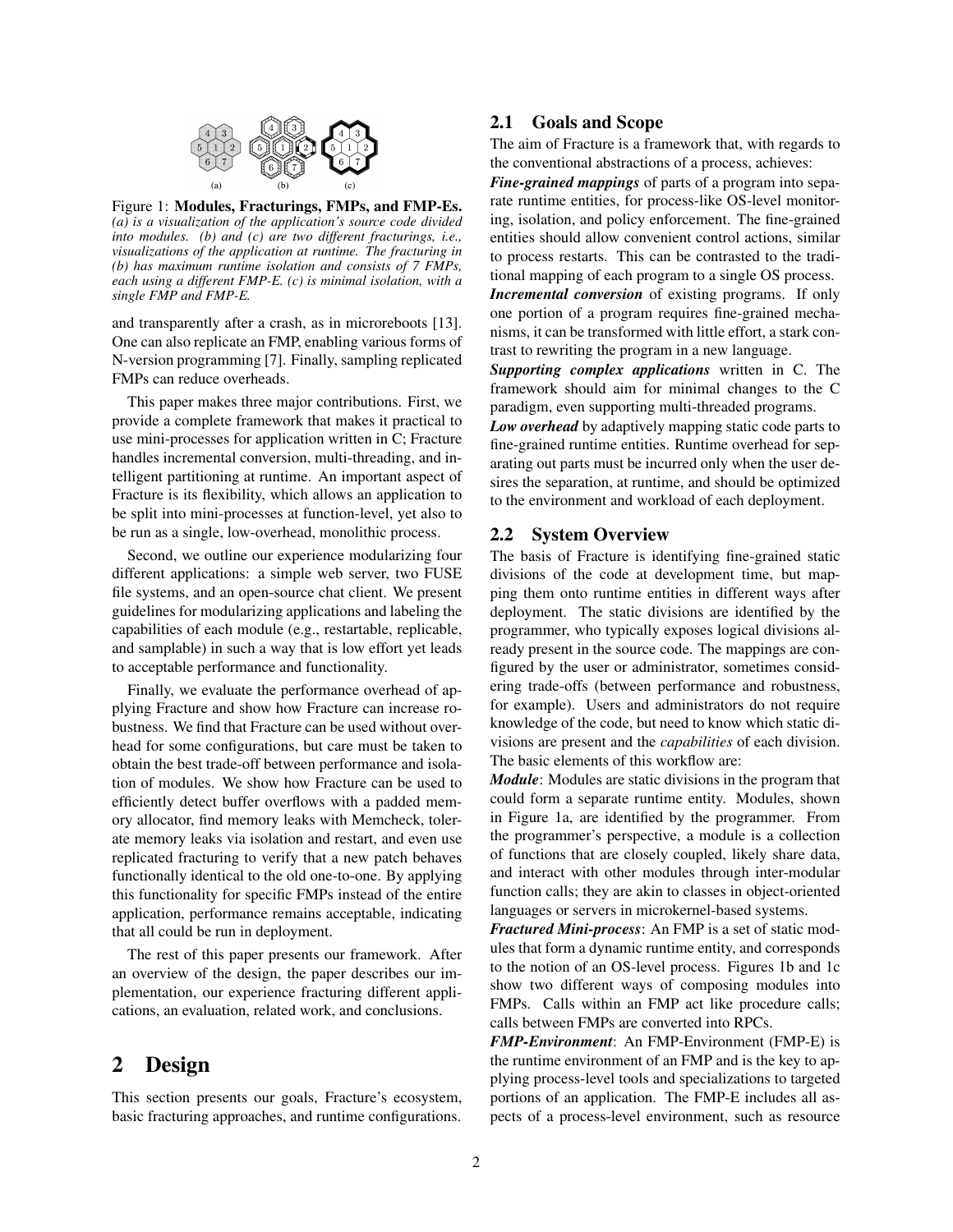

Figure 2: Basic Fracturings, *for isolating module 2 from 1. (a) Single Module Isolation: 2 constitutes an individual FMP. (b) Intelligent Paritioning: 3 and 7 are with 2, reducing FMP interaction. (c) Duplication: 3 and 7 duplicated across FMPs.*

limits, resource restrictions based on user IDs, and dynamic linker behavior (i.e., LD PRELOAD in UNIX). An FMP-E can even be a transparent emulator for executable binaries, such as tools built using Valgrind [45] or Pin [37]. Providing different environments is a key feature of traditional systems, since it allows generalized tools and strategies to be applied to each process; FMP-Es extend this notion for modules (or groups of modules) and thus are critical in Fracture. Figure 1b illustrates each FMP with a different FMP-E; in Figure 1c, the entire program is run with the same FMP-E.

*Fracturing*: A fracturing describes how modules are composed into FMPs, and the FMP-Environment for each FMP. Hence, it specifies the isolation boundaries used at runtime (e.g., a single monolithic process without any boundaries, or as a group of processes) as well as how each FMP is specialized (e.g., one FMP could be targeted with special debugging tools). Figure 1b and 1c present two different fracturings of an application.

*Execution Control*: In addition to partitioning modules, three *execution control actions* can be performed on FMPs: restarting, replicating, and sampling. Modules have *execution control capabilities* corresponding to actions; an action can be imposed on an FMP only if all its modules are labeled with the associated capability. Modules with no special capabilities can be only isolated.

*Runtime Configuration*: A runtime configuration, consisting of a fracturing and the execution control on different FMPs, is specified for each run of the application.

The rest of the paper explains Fracture with respect to fault tolerance and testing strategies. Different runtime configurations can be used by the system administrator, the developer, or end user, to achieve a variety of outcomes. The flexibility provided by Fracture in enabling different environments, fracturings, execution controls, and runtime configurations is central to its design.

## 2.3 Basic Fracturings

Fracturings offer a trade-off. Having many FMPs results in many inter-FMP procedure calls, and hence can be inefficient. However, very few FMPs can be too coarsegrained, and hence ineffective. We now explain some likely fracturings and their utility.

*Monolithic Process:* Running all modules together in a single FMP (Figure 1c) is similar to the classic approach of running an application as a single process. This fracturing has no overhead (other than from modularization source code changes), but it does not permit fine-grained reliability mechanisms. It should be used if no finegrained mechanism is needed or performance is critical. *Micro-isolation:* Isolating each module into an individ-

ual FMP (Figure 1b) is the most fine-grained fracturing; it is the most flexible but suffers the highest overheads.

*Single Module Isolation (SMI):* This consists of two FMPs (Figure 2a), one containing a targeted module, the other with all other modules. The targeted module is thus isolated, and (importantly) can have a different FMP-E.

*Intelligent Partitioning:* SMI can be optimized if more modules can be assigned to the separated FMP (Figure 2b). An example is a small set of "important" modules needing isolation from a buggy module; all other modules can then be intelligently assigned to either FMP, reducing inter-FMP calls. Fracture includes a mechanism to automatically realize an intelligent partitioning.

*Duplicate Modules:* Overheads can sometimes be reduced by duplicating some modules across FMPs, as shown in Figure 2c. The functions of the duplicated modules act as if they belong to all modules. Determining whether a module is duplicable is the responsibility of the programmer.

### 2.4 Runtime Configurations

Basic fracturing simply allocates modules to FMPs. Runtime configurations dictate how Fracture is used, by specifying if FMPs are only partitioned, or if they are also restarted, replicated, and/or sampled.

#### 2.4.1 Partition-only

Adding no extra execution control actions to the basic fracturing results in a partition-only runtime configuration, as shown in Figure 2. This configuration facilitates isolation between modules, and the ability to associate an FMP-E with only a subset of modules. An example usage is isolating a suspected buggy module from the rest of an application; this provides increased fail-fast behavior, due to the detection of any faulty access by the module. Resource isolation is also useful for debugging; for example, generic memory-leak-finding tools need a logically isolated address space.

Another usage arises when FMP-Es can be designed to tolerate faults (but have high overhead), or cause unsafe behavior that should not be imposed on the rest of the application (such as failure-oblivious computing [43] or reactive immunity [47]). Partitioning allows such FMP-Es to be applied selectively upon suspicious modules. Yet another usage concerns high-overhead FMP-Es that facilitate transparent bug testing (such as Memcheck [45] for memory leak detection). These cannot typically be used in actual deployment due to high overheads, but might find the divergent workloads in the field helpful in detecting bugs. With partitioning, the FMP-E can be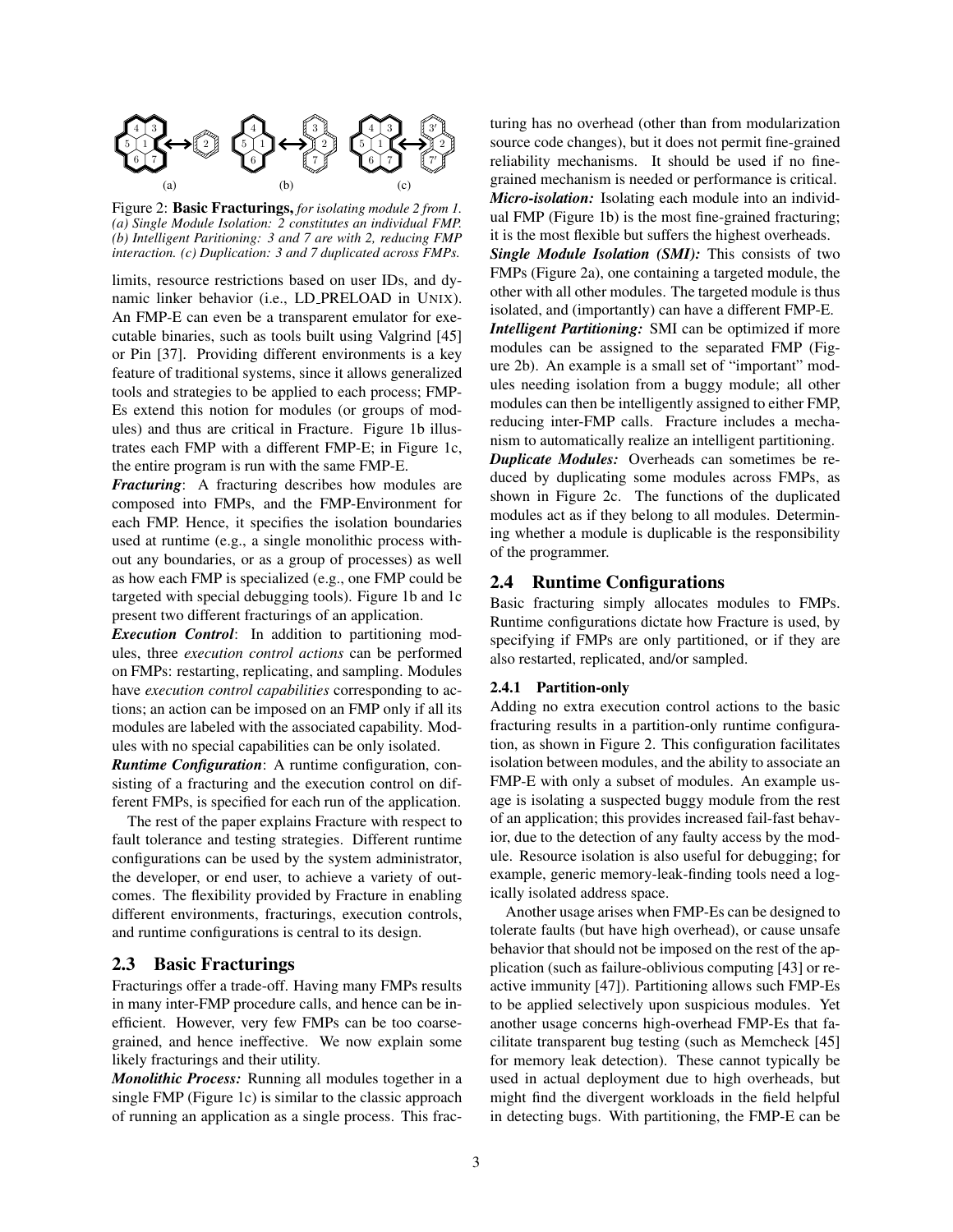

Figure 3: Runtime Configurations. *(a) Replicated FMP (modules 1 and 2), with different FMP-Es. (b) Sampled FMP.*

applied to only one module in each deployment, thus reducing overhead, while gaining the insights such measurement "in the wild" provide.

## 2.4.2 Restarting FMPs

Capable FMPs can be configured to restart if they crash. Doing so achieves the usual benefits of process-level restarts, resetting the process environment and any allocated OS resources (including memory). Any FMP that communicates with a restarting FMP only perceives delays. Moreover, the FMP-E can be changed with each restart. Thus, FMP restart facilitates fine-grained versions of fault tolerance mechanisms based on restart or retry, much like microreboots [13]. This can be useful when FMP restarts might be quicker, or when, for GUI-based applications, transparent full restarts are not readily achievable. Other uses include FMP rejuvenation [32], and fault tolerance with special FMP-Es [42].

### 2.4.3 Replicating FMPs

Some FMPs can be replicated, as shown in Figure 3a, while appearing non-replicated to the rest of the application. This allows each replica to run different code atop *different* FMP-Es. When replicas crash, hang, or return different values, the configuration will specify a handling policy, such as terminating the application, using the results of a single trusted replica, or using majority voting. Thus, FMP replication facilitates N-versioned fault tolerance [7] for parts of an application, even if the rest of the application cannot be replicated transparently or efficiently. Similarly, when software patches themselves can be a source of bugs [55], FMP replication allows a patch to be tested with real workloads in deployment [15].

### 2.4.4 Sampling FMPs

For FMPs composed of all samplable modules, function calls to the FMP can be multiplexed among replicas with a specified ratio, as shown in Figure 3b. For all previously described use-cases applying a special FMP-E to one FMP, sampling can reduce overhead by multiplexing between two replicas, only one running atop the special (and perhaps non-performant) FMP-E.

# 3 Modularization Semantics

In this section, we explain the semantics of how programmers transform their code so that it can be fractured. Our goal is to enable powerful fracturings to be realized without a great deal of programming effort.

# 3.1 Modules

*Modules* are specified in terms of functions: a set of functions forms a module. All functions need not be associated with specific modules; functions that are not will behave as if there are multiple copies, one per module, like a typical library function linked into separate processes.

Since modules are units of isolation, Fracture does not allow arbitrary access of data or resources, such as global variables, between modules. Doing so does not obstruct logical data sharing; instead, to access data in a different module, one must do so through a function call. For example, if two hash tables contain pointers to the same data, Fracture requires either both hash tables (and the data) to *belong* to a single module, or the data to be accessed via accessor functions.

In inter-modular function calls, Fracture replaces the usual pointer parameter semantics with a similar, but not equivalent, *on-demand copy-by-value-result* semantic. This new approach is required because, without a global address space, pointers in inter-modular calls do not work; allowing only pass-by-value makes module boundaries expensive and modularization challenging. At runtime, if modules are isolated into different FMPs, the new semantic passes a copy of the pointed-to object to the callee; within the same FMP, normal semantics apply and the pointer is simply passed. Although the semantic reduces modularization overhead, it requires marshalling of data referred to by pointer parameters; thus annotation is needed for some complex types.

Similar to pointer parameters, the semantics for heapallocated data is also extended in Fracture. When data is allocated in a module, and a reference is returned to a calling module, the data is automatically re-allocated to the calling module (if the modules are isolated). Thus, any references to the data still in the called module will be invalid. The same principle is applied on the return path as needed.

As with any modular system, there is the question of how the application should be split into modules and the exact boundaries. For existing programs, Fracture enables this transformation to be incremental, first splitting off only key pieces of code, and more only as need be.

## 3.2 Module Capabilities

Semantics for module capabilities are designed so that any effects are transparent to other modules, while still being useful. Modules can be labeled with three control capabilities: *restartability*, *replicability*, and *samplability*. They can also be labeled with *duplicability*, useful in fracturings to optimize performance. It is the programmer's responsibility to understand the code within a module well enough to determine whether it has any (or all) of these capabilities.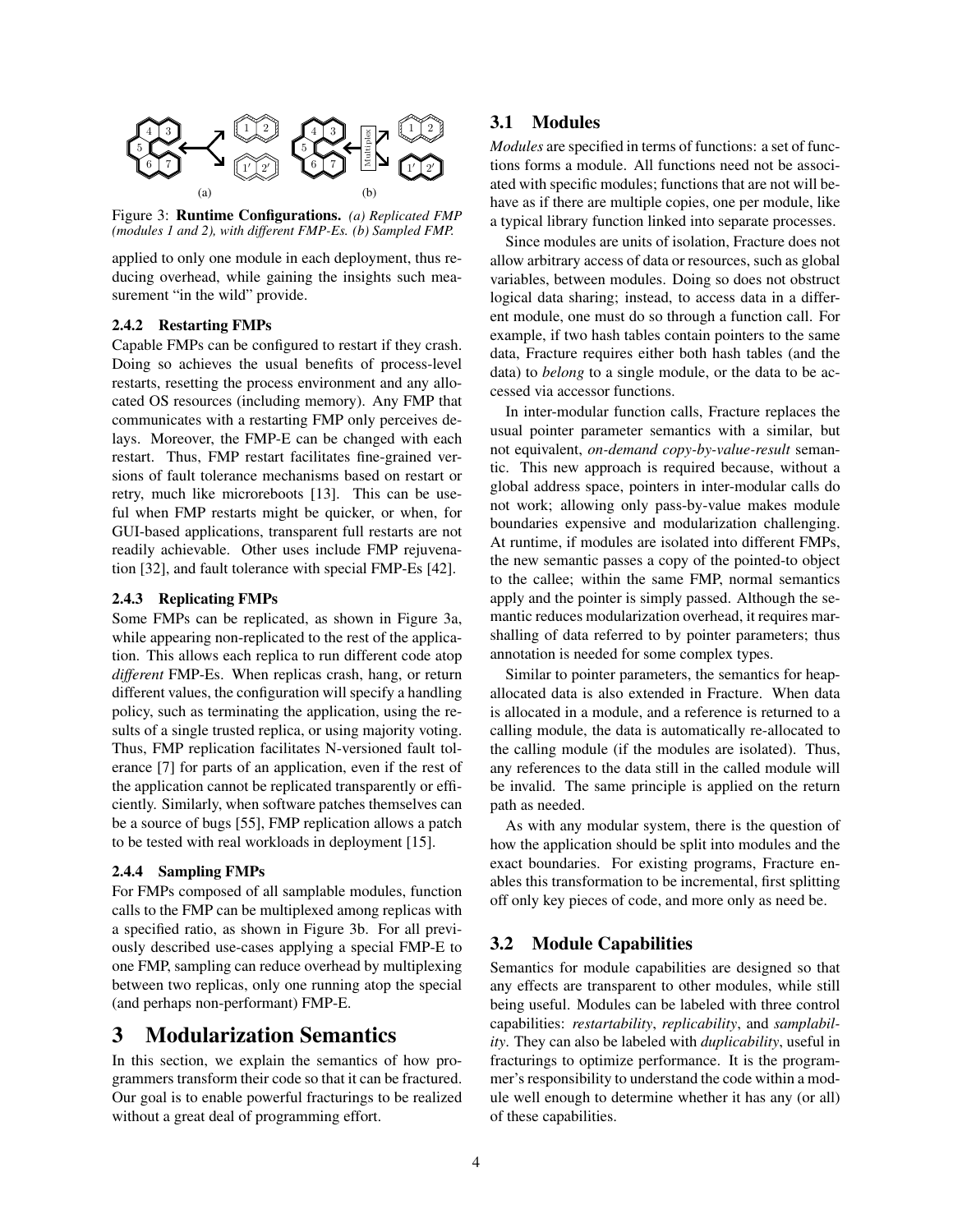```
module FileCache (restartable, replicable) {
  void *getData(char *file, int *l @ret len);
  void put(char *file, void *data, int l @data len);
  struct stat *getStat(char *file);
  void putStat(char *file, struct stat *buf);
  void @module init FileCacheInit();
}
@DeclareComplexType(struct stat, stat marshal);
```
void stat marshal(struct stat \*x, Marshaller \*m) {...}

Listing 1: Example Programming Annotations.

## 3.2.1 Restartable

*Restartable* modules can be aborted at any point in time, and then restarted. All OS and data resources associated with the module will be reset, and a module initialization handler will be run at restart. If a thread of control had called into the module during the abort (but not exited), after restart, its execution will be resumed from the point of entry into the module. This approach simplifies understanding of restart behavior, but introduces challenges for non-idempotent modules, which may need to be restructured to be restartable.

A re-executed thread must make the same sequence of inter-modular calls as it did before the abort, until the point of crash. In reality, such calls (if happening across FMPs) are only simulated during re-execution: the framework returns the same values returned before the abort. Thus, for example, if a file append is called indirectly via a non-restartable module, it will not be performed multiple times. No context of the call (other than the return value) is simulated; thus, a *sleep(seconds)* external call might return immediately during re-execution. Finally, the presence of recursive inter-modular calls does not change restart semantics.

### 3.2.2 Replicable

In *replicated* modules, multiple replicas can be simultaneously active at runtime, each with its own instances of data and OS resources. Parallel threads of control entering the module are mirrored in all replicas. All mirrored instances of a thread (across replicas), are required to make the same sequence of outgoing inter-modular calls, and return the same values for incoming calls. Other than this, mirrored instances can take different execution paths in each replica. Outgoing inter-modular calls are collated across the instances, and performed only once; returns are equivalently dispersed.

### 3.2.3 Samplable

In *samplable* modules, multiple replicas can be active at runtime, but with each thread executing within only one replica at any point in time; data modifications are local to its current replica. A thread will remain in the same replica during a call, even with additional inter-modular or recursive calls; when a thread fully exits the module, its next entry into the module may use a different replica.

### 3.2.4 Duplicable

In *duplicable* modules, functions belonging to the module can be simultaneously active in all FMPs. While this is similar to replication and sampling, thread entries into FMPs are not constrained by any duplicated modules. Instead, each thread enters different FMPs based solely upon other specifications in the fracturing, and just uses the duplicated functions in any FMP it enters.

# 3.3 Source Code Annotations

A mild amount of source-code annotation is required to enable Fracture to operate correctly. Listing 1 highlights the different annotations, using a hypothetical **FileCache** module. The programmer has decided that **FileCache** can be replicated or restarted. The function declarations within the **module** construct identify the entry functions of the module. The **char \*** parameters, representing strings, can be automatically marshalled without any annotations. The **getData** and **put** functions have **void \*** parameters or return types that cannot be automatically marshalled, and require annotating some parameters as their length. The module also has a initialization handler, that is called each time it is restarted. Although the standard **struct stat** can be automatically marshalled, this example illustrates a manual marshaller that marshalls a given **stat** by issuing calls to a **Marshaller** object.

# 4 Implementation

With annotated source code, the framework uses a simple source-to-source compiler to convert the annotations into calls for a runtime engine. The runtime engine takes a configuration as input, and runs the application according to the configuration. A subsystem helps in choosing optimal configurations for each workload.

# 4.1 Compilation Unit

The source-to-source compilation unit examines the annotated source code, identifying module declarations and pseudo pointer capable types. At each relevant function definition, the compilation unit adds calls to the run-time engine described later, which might transfer control to another FMP if necessary. Marshalling code is generated for pseudo-pointer parameters.

# 4.2 Runtime Configuration

The runtime configuration specifies the fracturing, the execution control for each FMP in the fracturing, and parameters associated with the execution control. For FMPs with no special execution control, the only parameter is the FMP-E. The FMP-E can be any program that, taking the application's binary as a command line argument, executes the application in a modified environment, without affecting the application's inter-modular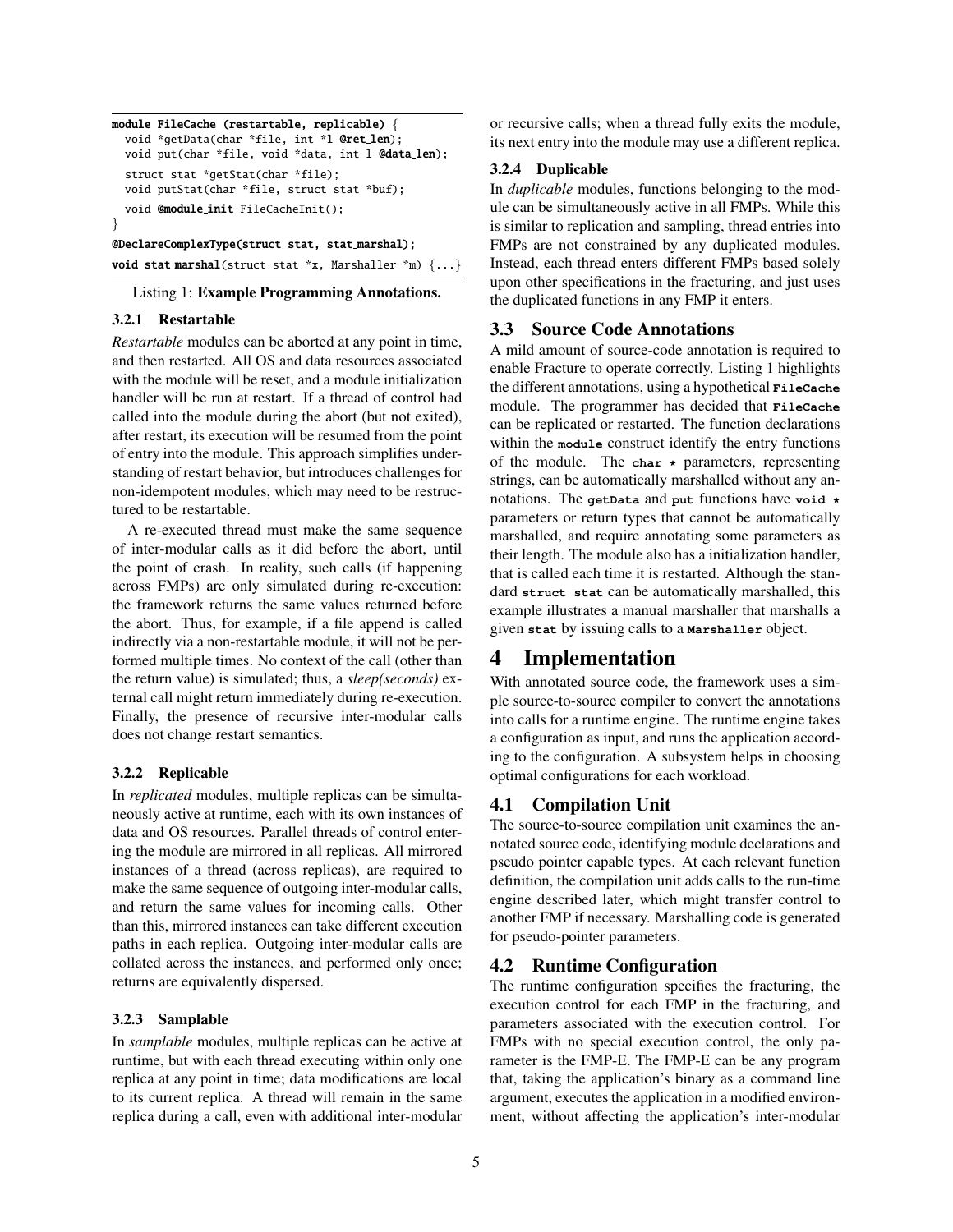FMP (1,2,3): nice FMP  $(4,5)$ : restart $($ , safe\_runtime) duplicate across FMPs (6,7) FMP  $(8,9)$ : sample $(10:1)$  (, valgrind)

### Listing 2: Example Runtime Configuration.

communication. For restartable FMPs, the parameter is a list of FMP-Es that should be used each time the FMP is restarted; restarts are performed after crashes. For both replicated and sampled FMPs, the FMP-E for each replica is specified. Fracture also requires, for sampling, the ratio with which function calls are multiplexed between replicas, and for replication, the replica to be trusted if there is mismatch in behavior. Our prototype can be easily extended; we leave this for future work.

Listing 2 is an example configuration, and uses numbers for denoting modules. In the listing, Modules 1, 2, and 3 form a single FMP using *nice* (to change scheduling priority) as the FMP-E. Modules 4 and 5 form an FMP that is simply restarted on the first crash. If restarted again, the FMP is run atop *safe runtime*, a userimplemented script. Modules 6 and 7 are duplicated across all FMPs. Modules 8 and 9 form FMP replicas sampled in a 10:1 ratio, one replica run atop Valgrind.

## 4.3 Runtime Engine

Our prototype runtime engine maps each FMP in the configuration to a set of Linux processes, run atop the given FMP-Es. Restartable FMPs, and FMPs without special control, map to one process each. For restarts, a new process is created after each crash. Replicable and samplable FMPs map to one process per replica.

For inter-FMP function calls, the prototype uses message passing by shared memory concurrent queues. Each logical thread is mapped to one real thread per FMP process. Execution control is implemented by adding extra logic to the queue management. **malloc()**-like calls are wrapped for implementing heap-allocation semantics.

For FMP restarts, queue messages are logged in shared memory by reusing the queue's buffers. After a crash, on a per-thread basis corresponding to the semantic of restartable modules, the log is replayed or checked. For FMP replication and sampling, according to their semantics, the queue messages are distributed, mirrored, or collated. For FMP replication, if replicas behave differently, the current prototype trusts one designated replica, and kills the others. For sampling, at each complete entry of a thread into the FMP, the replica the thread is scheduled in is decided based on the sampling ratio.

### 4.4 Intelligent Boundary Subsystem (IBS)

Typically, for a goal such as isolating a buggy module from non-restartable modules, multiple fracturings can be used, but with differing overheads. Fracture provides assistance in finding a fracturing with low overhead via clever partitioning. To achieve this end, the intelligent boundary subsystem (IBS) records the interaction between each pair of modules at runtime. It then represents the interaction as a node-edge graph, and, given a goal, uses the s-t mincut algorithm [19] to predict optimal fracturings. IBS also exports this graph directly, enabling further manual optimization as needed.

# 5 Modularization Guidelines

Two aspects of Fracture greatly affect its programmability and utility. The first is *incremental modularization*, which enables a programmer to evolve pieces of a monolithic application into well-defined modules; modules are central to all of the features Fracture enables. The second is *capability labeling*, which informs the runtime system of the properties of a given module, such as whether it is restartable, replicable, or samplable; with such knowledge, Fracture can then realize numerous interesting, novel, and useful configurations.

After numerous experiences, we have found that the following workflow is useful in transforming existing applications into modularized form, and then labeling capabilities per module. Due to space limitations, we concentrate only upon key aspects.

## 5.1 Splitting Programs into Modules

The first step in using Fracture is to (partially) split the application of interest. Here we present guidelines we have developed from our experiences.

*Partition global data structures.* Shared data structures should be identified. The easiest partitioning strategy groups all code that accesses particular data structures into the same module; if this approach is not sufficiently fine-grained, accessor and update functions should be created, and requisite code rewritten to use said functions instead of directly accessing the shared data.

*Partition OS state.* Similarly, OS state should be carefully partitioned, by grouping OS resource access into a single module and perhaps adding accessor functions. One example is a file descriptor; access to the descriptor should likely be localized within a single module.

*Identify heap-allocated data.* Identify places where a called module stores a pointer (in local state) to data passed in as a parameter, or when it both returns allocated data and stores a pointer to it in local state. After identifying such places, the called function should be changed to make a separate copy of the data in local state.

*Handle external libraries and state.* Some applications have state specific to external libraries, and depend on the entire application being externally visible as a single process. Hence, each library the application uses must be analyzed; if the library depends on a single processidentity or address-space, all code and state relating to the library should be moved to a single module.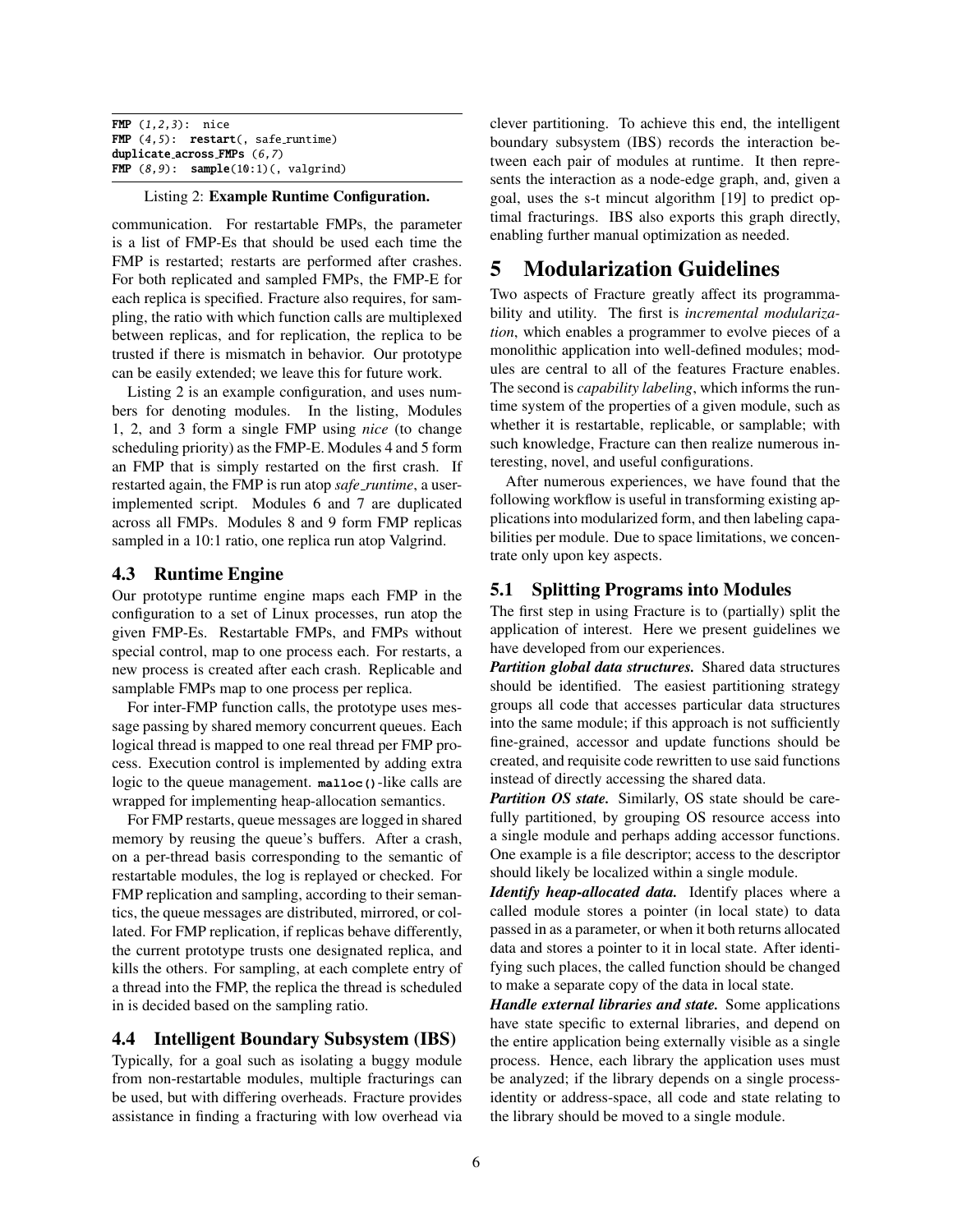*Handle state initialization.* The programmer should find all initialization calls to data structures and other resources and move them to module initialization handlers. *Annotate complex parameters.* The programmer should examine the pointer-parameters passed between functions and provide annotations if the data types are complex. For example, consider a char  $\star$  parameter on an inter-FMP call; without annotation, Fracture assumes that this parameter represents a string and copies all bytes until reaching the end-of-string delimiter.

## 5.2 Labeling Modules with Capabilities

After modularization is complete, the programmer must label each module with its relevant capabilities. Doing so requires understanding what the module does, since mislabeling can lead to incorrect program behavior for certain deployment scenarios. Thus labeling is a critical aspect in the usage of Fracture. We now identify the steps for labeling (or not labeling) modules.

*Identify stateless, simple modules.* If a module does not possess local state, does not relate to external libraries, and does not perform any explicit system calls, the module can be labeled with all capabilities. In the future, we believe this could be automated.

*Visualize modules as (idempotent) micro-servers.* Similar to advice in [13], we imagine each module as idempotent micro-servers. We restructure modules with state such that replaying requests is acceptable. If this is not straight-forward, then the module should not be labeled restartable or replicable, but can be samplable.

*Determine call-chain determinism.* The programmer should find if all inter-modular calls performed by the module, between the arrival of each request and the corresponding reply, are deterministic. Modules cannot be labeled replicable or restartable if they are not deterministic. Non-determinism can occur if the module has local state, issues system calls, or relates to complicated external libraries. Modules that do not perform any intermodular calls and only reply to the given request can be easily identified as restartable; these modules can be identified using call-graph analysis.

*Filter infinite loops.* The programmer should identify modules that never return from an inter-modular call, and should not mark such modules restartable.

*Filter inter-modular synchronization.* Threads may synchronize through function calls to other modules; the programmer should identify such modules and label them non-restartable. For example, consider the situation where threads in module A, to protect a critical section, call module  $B$  to lock/unlocking a mutex (the mutex exists in  $B$ ). During replay (after restart), the calls to  $B$  will not act as real synchronization calls; thus, the critical region will be compromised. Hence, it is necessary to identify modules such as A and make them non-restartable.

|                          |                |             | <b>Nhttpd</b>  |     | Ntfs-3g SSHFS               | Pidgin |
|--------------------------|----------------|-------------|----------------|-----|-----------------------------|--------|
| $_{\rm coum}$<br>Modules | Total          |             | 27             | 34  | 20                          | 23     |
|                          | Fully capable  |             | 23             | 32  |                             | 22     |
|                          | cop            | Restartable | $\mathfrak{D}$ |     |                             |        |
|                          |                | Replicable  |                |     |                             |        |
|                          |                | Samplable   | 2              |     |                             |        |
|                          |                | Duplicable  |                |     |                             |        |
|                          | <b>Maximum</b> |             | 2              | 242 | 23                          | 3143   |
|                          | Median         |             |                | 3   | 8                           | 2      |
|                          | Minimum        |             |                |     | $\mathcal{D}_{\mathcal{L}}$ |        |
|                          | Common         |             |                | 180 |                             | 21     |

Table 1: Modularization Statistics. *All fully capable modules correspond to modules without local state. The function distribution shown counts all functions defined in the application's source code that are called by the module, including common functions. The function distribution does not count library functions. For Nhttpd, the OS resources module was not considered in the distribution.*

*Filter local-state synchronization and thread creation.* The programmer should identify modules that use local state to synchronize threads, or that have benign data races. These modules should be labeled restartable or replicable only if the programmer is confident that these modules do not exhibit externally visible nondeterminism. Modules that create threads cannot have any of the capabilities.

# 6 Evaluation

We evaluate the Fracture framework to answer three questions: How complex is it to modularize applications? How much performance penalty does Fracturing induce? How can Fracture be useful in the real world?

We evaluate four applications. The applications were chosen to stress different aspects of modularization, such as code size, server versus desktop, and the threading model. We chose applications written in C that are widely used and a manageable size.

Null-httpd [3] (nhttpd) is a multi-threaded, CGIcapable, small (around 2000 lines of code) web server. NTFS-3g [6] is a widely used filesystem implementation on FUSE [1]; NTFS-3g is single threaded and has around 30,000 lines of code. SSHFS [5] is a FUSE-based file system for remote files; SSHFS is multi-threaded and implements an in-memory cache, but has only around 1500 lines of code. Pidgin [4] is a desktop chat client supporting many protocols.

# 6.1 Modularization Complexity

We now assess the difficulty of splitting and labeling each program; we do so to address the question of how difficult it is to use Fracture in existing (and sometimes complex) applications. Although this characterization is challenging (e.g., in our experience, lines of code changed does not reflect the amount of programmer effort), we believe it is an important part of our evaluation.

Table 1 shows the number of modules split in each application, and the number labeled with each capabil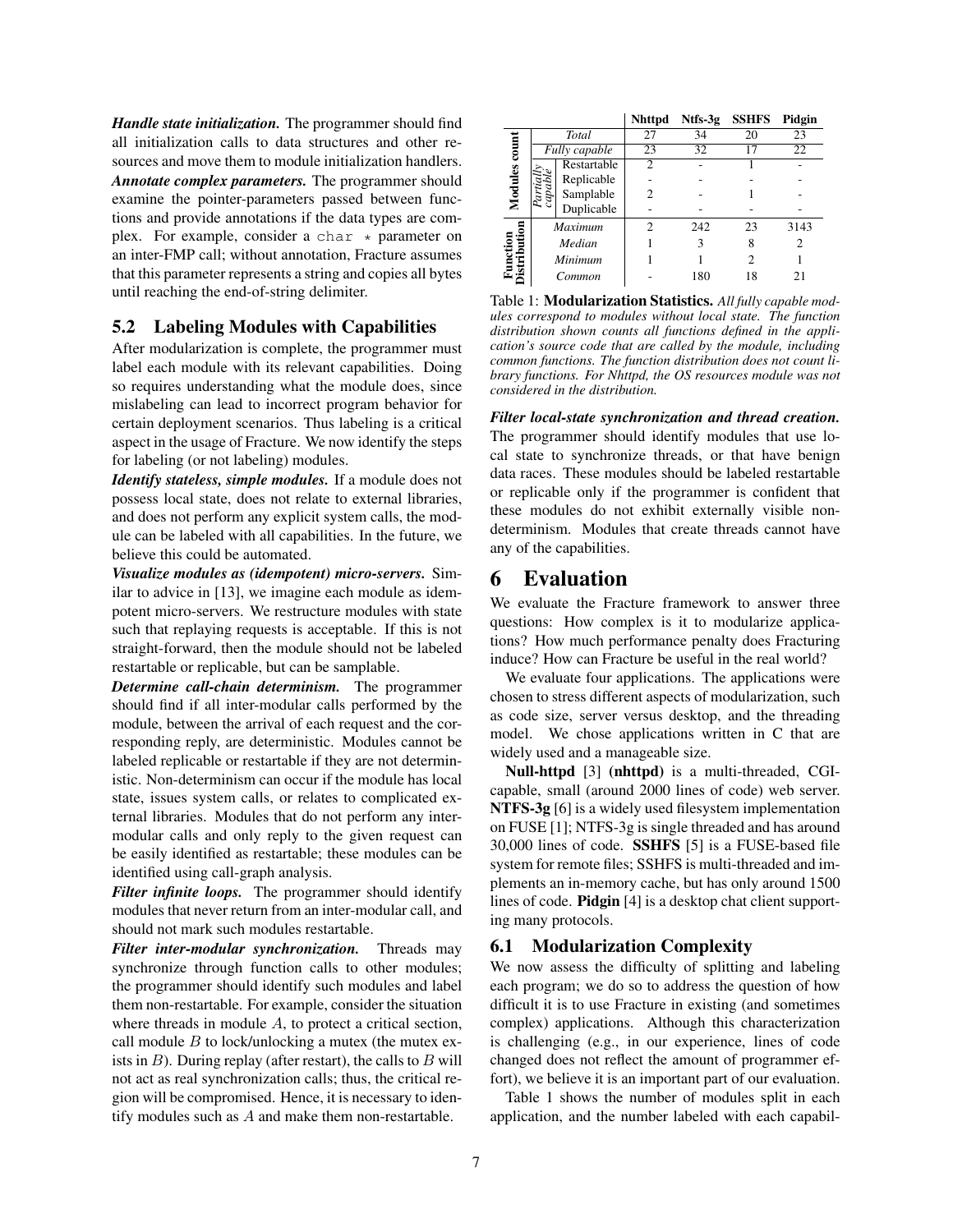ity. Most modules supported all capabilities. Table 1 also shows the distribution of the number of functions assigned to each module. The distribution differs between applications, based on the assumed purpose of each modularization explained in subsequent sections.

Table 2 shows a summary of the programming overhead related to each step in Section 5, for each application. While splitting modules, all steps were easy or straight-forward, except identifying heap-allocated data; since an actual application developer needs to be knowledgeable about heap-allocations to manage memory, we believe identification will be easy for such a developer. During modularization, we made three trivial changes across all applications to improve fractured performance; they are detailed subsequently. While labeling modules, we found most modules to be simple and stateless: all the fully capable modules in Table 1 correspond to the stateless modules in Table 2. Determining call-chain determinism for the complex modules was not straight-forward. However, Fracture's design offered an easy alternative: even if non-deterministic modules were marked restartable, the worst consequence would be failure to restart a crashed FMP, leading to a full-application restart (similar to when not using Fracture). Hence, instead of verifying determinism, we optimistically chose to label the modules restartable (but not replicable).

Overall, the effort required seems substantially less than rewriting the entire program, mostly because good software already has logical divisions whose capabilities programmers inherently understand. In particular, the capabilities of external libraries are readily understandable, given the purpose and interface of the libraries (e.g., an encryption library is both restartable and replicable). However, the effort does vary with applications, and might be large if the software itself is less structured.

We next present the details for each application. While we found the modularization process mostly straightforward (though not trivial) in practice, it is possible that modularization might be wrong, exposing failures when the application is run as multiple mini-processes. To further evaluate programmer overhead, we evaluate the correctness of our modularization by systematic verification (the modularized code was verified previously only with trivial testruns); results are discussed in Section 6.1.5.

#### 6.1.1 Nhttpd

Our goal for modularizing Nhttpd was to find the most fine-grained divisions possible. We attempted to place each C function into its own module. The 28 functions in Nhttpd were placed into 27 modules; in only one case could two functions not be easily separated.

Our modularization required changing the size of two parameters to improve performance. First, the size of the *scratchpad* variable was reduced, since it was being passed across modules and thus decreased performance. Second, the size of a buffer passed to send() was increased, so as to reduce the number of calls to send() and improve performance.

One complex module (having state) was not idempotent: a dedicated module for OS resources with external side effects. Another module waited for incoming connections and spawns threads, and hence could not be labeled with any capabilities. The remaining two complex modules were labeled restartable and samplable.

### 6.1.2 NTFS-3g

Since NTFS-3g has a significant code base, our goal was only to separate some chosen functions from the remainder (i.e., from the **main** module). Many of the functions (i.e., 242) were placed in this one module. Modularizing NTFS-3g was mostly easy; we describe here two particularly interesting experiences.

First, the FUSE library supplies a function pointer to an NTFS-3g handler (*read-directory*) which invokes the supplied function with some data (directory entries). With modularization, the function must be invoked in the FMP containing the main routine, since FUSE might not expect the invocation from a different process. Hence, we wrapped the invocation of the function (by the handler), and assigned the wrapper to the **main** module.

Second, NTFS-3g operates on complicated NTFS filesystem data structures. We changed one structure for performance: the *volume-meta-information* structure contained a large byte array with constant string-encoding information. Since the structure was being passed frequently between modules, we removed the byte array from the structure and instead keep the information in a *dummy* local variable in each module where it is used.

### 6.1.3 SSHFS

Our goal with SSHFS was to modularize its source code based on high-level logical divisions in its functionality. Specifically, SSHFS contains functions for sending requests, receiving replies, and maintaining a connection to the SSH server; functions for caching; functions for each of the FUSE filesystem operations; and, functions to initialize and register SSHFS with FUSE. Thus, we modularized SSHFS into 20 different modules.

Three modules in SSHFS had local state. Both the **fuse funcs** and the **ssh connection** module deal with OS resources and thus have no capabilities. The cache module has local state and synchronizes via a local mutex; it can behave differently if restarted or replicated. Nevertheless, we labeled it restartable, since the benefits outweigh the occasional consequence of failing FMP restarts, as previously explained.

### 6.1.4 Pidgin

Our last application, Pidgin, is event-based, extensively uses the GTK library, and contains an extensible library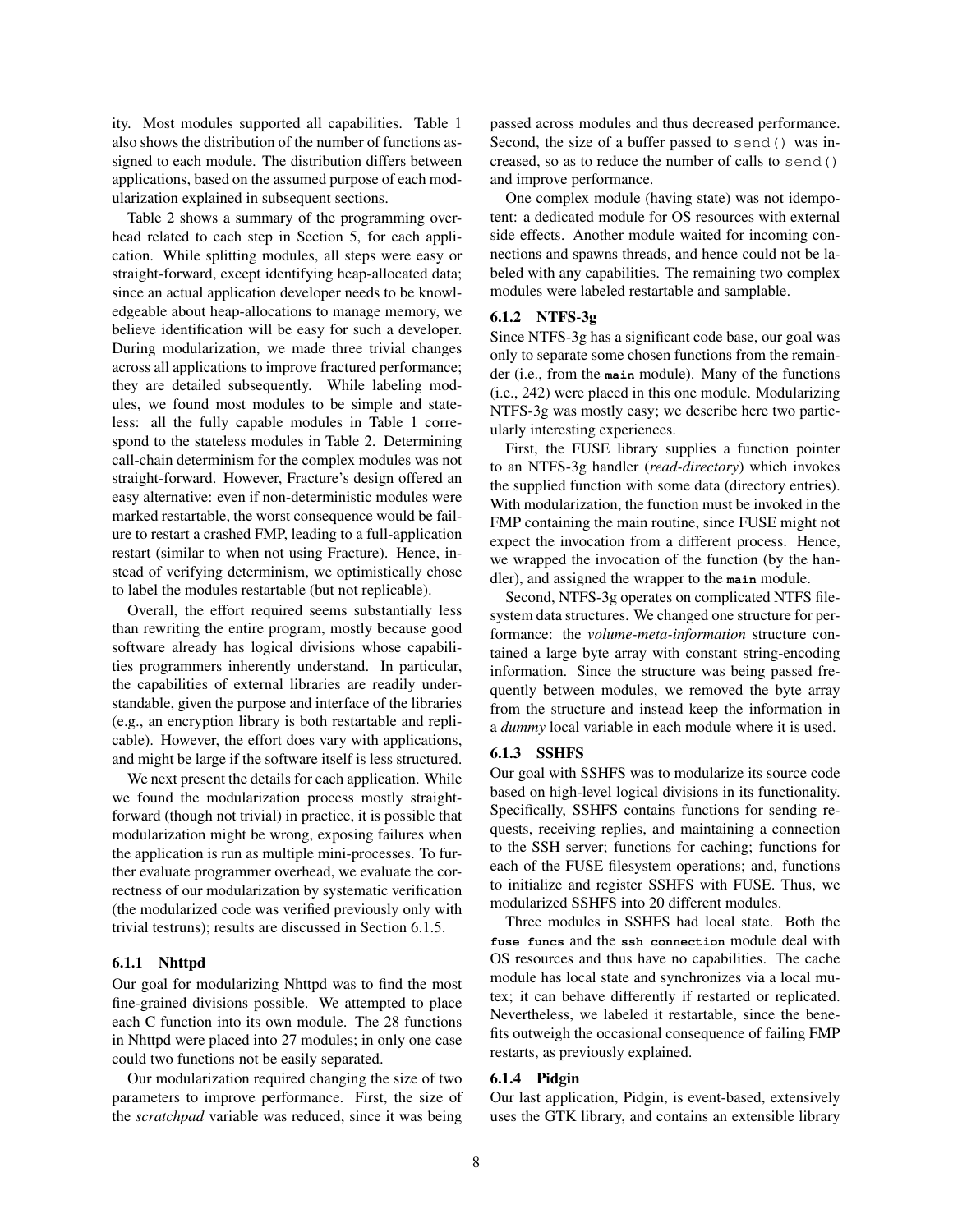|           |                                     |                                 |               | Nhttpd Ntfs-3g SSHFS Pidgin |        |       |
|-----------|-------------------------------------|---------------------------------|---------------|-----------------------------|--------|-------|
| Splitting | Global data structures              |                                 | 3.L           |                             | 2,L    |       |
|           | Global structure optimizations      |                                 | $\mathcal{L}$ |                             |        |       |
|           | OS state                            |                                 |               |                             |        |       |
|           | Heap allocation                     |                                 |               | 0.H                         | 4.H    | 0.H   |
|           | External libraries, state           |                                 | 1.L           | 1,L                         | 1.L    |       |
|           | State initialization                |                                 | 1.L           | 1.L                         | 1.L    |       |
|           | $Simple$ annotations (like $Qlen$ ) |                                 | ٩             | 29                          | 5      | 8     |
|           | Marshaller annotations              |                                 |               | 5                           |        |       |
| abeling   | Simple stateless modules            |                                 | 23.L          | 32,L                        | 17.L   | 22,L  |
|           |                                     | Idempotent micro-servers        | $-1.L$        | $0. -$                      | $-1,L$ | $0 -$ |
|           | $\frac{5}{6}$                       | Call-chain determinism          | н             |                             | н      |       |
|           |                                     | $\ddot{\vec{z}}$ Infinite loops |               |                             |        |       |
|           |                                     | Inter-module sync               |               |                             |        |       |
|           |                                     | Thread create, local sync       |               |                             |        |       |

Table 2: Programming overhead summary. *'L' indicates low programming overhead, such as requiring only an overall understanding of the logic, or using automated text replacement to address the concern. 'H' indicates high overhead, requiring in-depth understanding of the source code. '-' indicates concerns that are easily dismissed for the application. For quantifiable concerns (e.g., the number of global variables), the quantity is shown.*

of IM protocols and plugins. Our agenda in modularizing Pidgin was to place code corresponding to five patches into separate modules. These patches fix four bugs which we will tolerate with Fracture in Section 6.3. To make the modularization more representative of typical circumstances, we formed 23 small modules.

Every module other than the very large **main** module was easily identified as being fully capable. The only complexity we encountered was marshalling annotations: since Pidgin extensively uses data structures from the glib library, manual marshallers were needed.

#### 6.1.5 Verification

To verify our modularization, we used standard testsuites for each application. Since Nhttpd does not provide an inbuilt test-suite, we used *http-test-suite* [12]. For SSHFS and NTFS-3g, we used the *POSIX Test Suite* [50] associated with NTFS-3g. We used the included *libpurple test suite* for Pidgin. In Nhttpd and Pidgin, since the test suite does not exercise all modules, we wrote additional tests. The original version of Nhttpd fails some of the supplied tests; we modified the test suite to match the original version of Nhttpd.

We first verify whether the application works correctly when ran with each module assigned to a separate FMP (micro-isolation). As expected, all applications passed all tests atop this fully fractured configuration. To verify restartable labels, we used micro-isolation with all restartable modules configured to restart on a crash. We then crashed each restartable FMP multiple times during execution. Similarly, for verifying replication and sampling, we configured capable modules to be replicated and sampled (1:1 ratio), respectively. For verifying duplication, we changed the micro-isolation fracturing to



Figure 5: Module Interaction Graph for *nhttpd-Latency*. *Black nodes are non-restartable modules; grey and white are restartable; edge thickness represents module interaction. For example,* **resources wrapper** *interacts heavily with* **sgets***, and little with* **sock init***. Seven modules (eg:***dir list***) that are not executed in this workload are omitted. Shaded regions are module clusters used in intelligent fracturings; for isolating a grey module, the containing innermost cluster is placed in an FMP; for white modules, SMI is chosen. The inset shows the manually optimized partition for* **send file***: two FMPs, each a shaded region (duplicated modules overlap both regions).*

duplicate all duplicable modules across the other FMPs. In all cases, we found the applications to pass all tests.

## 6.2 Performance

Fracture enables run-time configurations that fall on a spectrum; on one side are configurations that provide little isolation and low overhead; the other side has finegrained isolation but potentially higher overhead. Depending on the performance sensitivity of the application and the anticipated deployment scenarios, different fracturings may be desired. To illustrate the range of performance overheads, we begin by investigating the two extreme points on the spectrum: monolithic (all modules in a single FMP, lowest isolation) and micro-isolation (all modules separated from each other for maximum isolation). We then explore the configurations in the middle of the spectrum: single module isolation (SMI: one module is isolated from all others), and intelligent partitioning (one module may be grouped with others).

Our evaluation workloads are as follows. For nhttpd, we use two workloads. *nhttpd-Throughput* consists of five threads requesting files of sizes 1KB, 2KB ... 512KB with uniform distribution, and is similar to previous work [42]. *nhttpd-Latency* consists of a single thread with repeated requests to the same file; this is designed to stress overheads. For NTFS-3g and SSHFS, we use Postmark [30]. Pidgin uses a workload that repeatedly logs-in and sends 20 messages; the number of GUI actions (return key presses or mouse clicks) per second, *guips*, is measured. Experimental machines had 1 GB of RAM, a unicore 2.2 GHz processor, and Linux 2.6.22.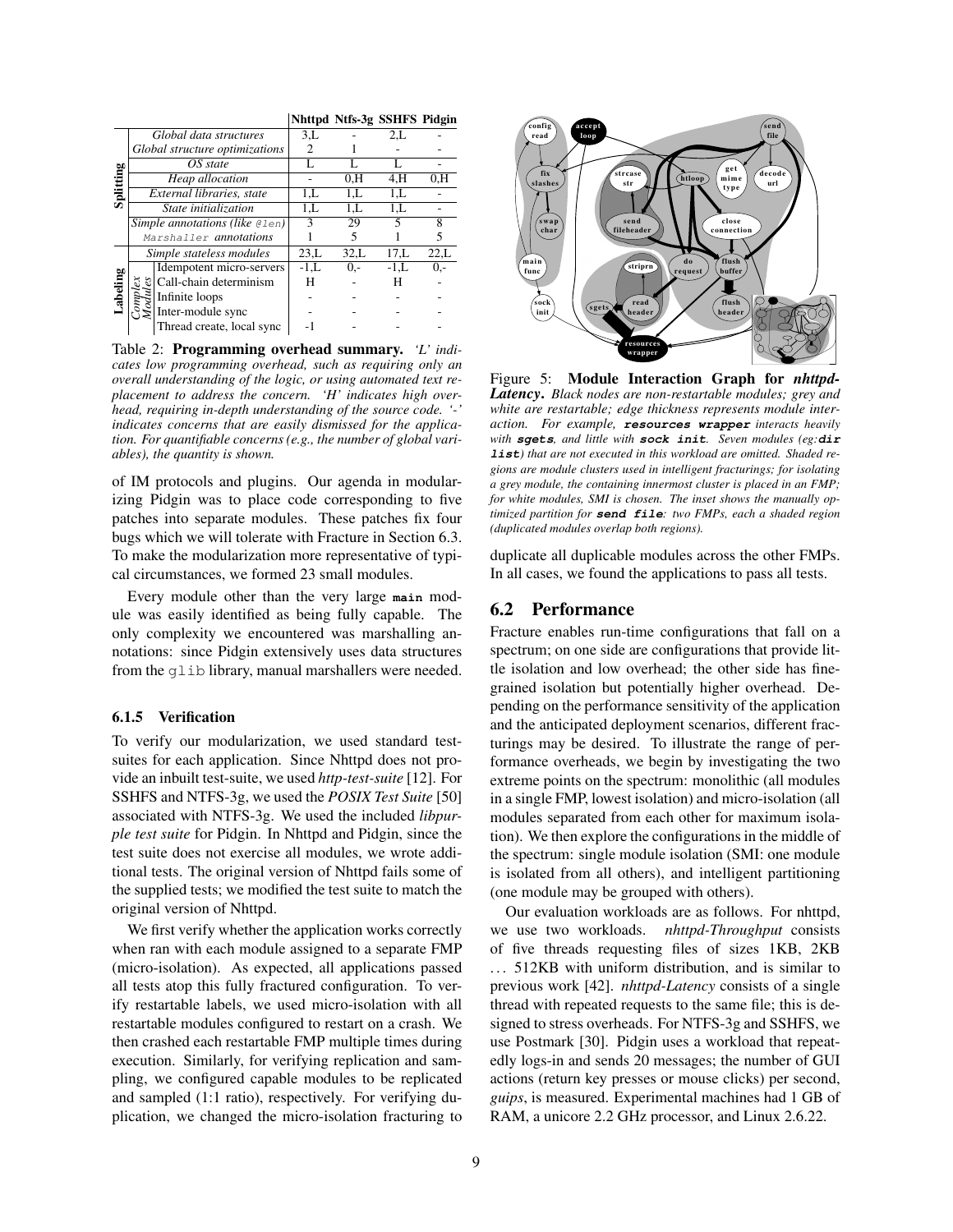

Figure 4: Partitioned Performance. *Performance of different configurations normalized to the performance of the unmodularized application is shown. Module names are shown within the bars. Modules with bold names do not possess some capability.*

To begin, we verify that Fracture can be configured to impose negligible overhead on applications. We first compare the performance of each original application to the version we modified by hand. As expected, the measured overhead (not shown) is not statistically significant, since we did not aggressively change the internal logic of individual functions. We next evaluate the performance of the applications when run as a monolithic process with Fracture. Again, the overhead is insignificant (not shown). Thus, applications can be modularized and run atop Fracture without worrying about performance, even if no immediate use-cases are known.

We next investigate the other extreme: micro-isolation of each module of the application. Figure 4 shows the performance of micro-isolation (with a dashed line) for each of the five workloads. For some workloads, the performance overhead of even this most extreme partitioning is tolerable; Figure 4a and 4c show that the penalty is less than 3% for *nhttpd-Throughput* and less than 20% for SSHFS. Even the apparently high overhead of 50% for Pidgin is not observable to a user. Thus, for these workloads, micro-isolation for deployments could improve reliability with tolerable performance.

For performance sensitive workloads (i.e., *nhttpd-Latency* and NTFS-3g shown in Figures 4b and 4d), micro-isolation is not viable. For these workloads, we consider more targeted partitionings, beginning with SMI. As shown, for *nhttpd-Latency* and NTFS-3g, SMI performance is fine for some modules (e.g., **mst pread** in NTFS-3g) but not for others (e.g., **map pairs build**).

Specifically, SMI is not appropriate for modules that interact heavily with others either through many intermodular calls or with large parameters during calls. To explain this effect, inter-module interactions are shown in Figure 5 for *nhttpd-Latency*. For example, the node for **send file** has thick edges with many other nodes, representing a high rate of interaction. Hence, isolating the **send file** module incurs a high overhead.

To investigate whether the problematic modules can be isolated from others using intelligent boundaries, we trained the intelligent boundary subsystem (IBS) on *nhttpd-Latency* and NTFS-3g. IBS reports the most appropriate grouping for each restartable module; for example, as shown in Figure 5, **send file** should be placed with ten other modules (the gray bubble).

As shown in Figure 4a and 4c, intelligent boundaries do improve performance for a few modules. We also manually experimented with fracturings using duplicate modules in *nhttpd-Latency* (inset in Figure 5), and found that they can further improve performance in some cases. Summary: The Fracture environment does not impose noticeable overhead if all modules are placed in the same FMP. For the most flexibility and isolation of modules, one might wish to place each module into its own FMP, but this cannot always be done with acceptable performance. Thus, care must be taken to understand application performance when allocating modules to FMPs.

# 6.3 Usefulness

To demonstrate the usefulness of Fracture, we focus on Pidgin; in particular, we demonstrate that Fracture can be used to find or tolerate real-world bugs that are hard to capture in normal testing. These bugs are handled by configuring FMP-Es with special functionality, by restarting individual FMPs, by sampling FMPs to reduce performance overhead, and by replicating FMPs to detect differences. In some cases, we repeat the run-time configurations on the other applications (Null-httpd, NTFS-3g, and SSHFS) to show their generality.

We focus on four bugs that cause Pidgin to either crash or hang: two memory leaks and two buffer overflows. The four Pidgin bugs have been fixed using code patches. When dividing Pidgin into 23 modules, we ensured that the code patches corresponded to specific modules: **Jabber**, **IRC**, **SILC**, and **ICQ** (all IM protocols), and **UTF8** (a UTF-8 string function causing both overflows). While this one-to-one correspondence is optimistic, the approaches described below could still be applied across multiple modules.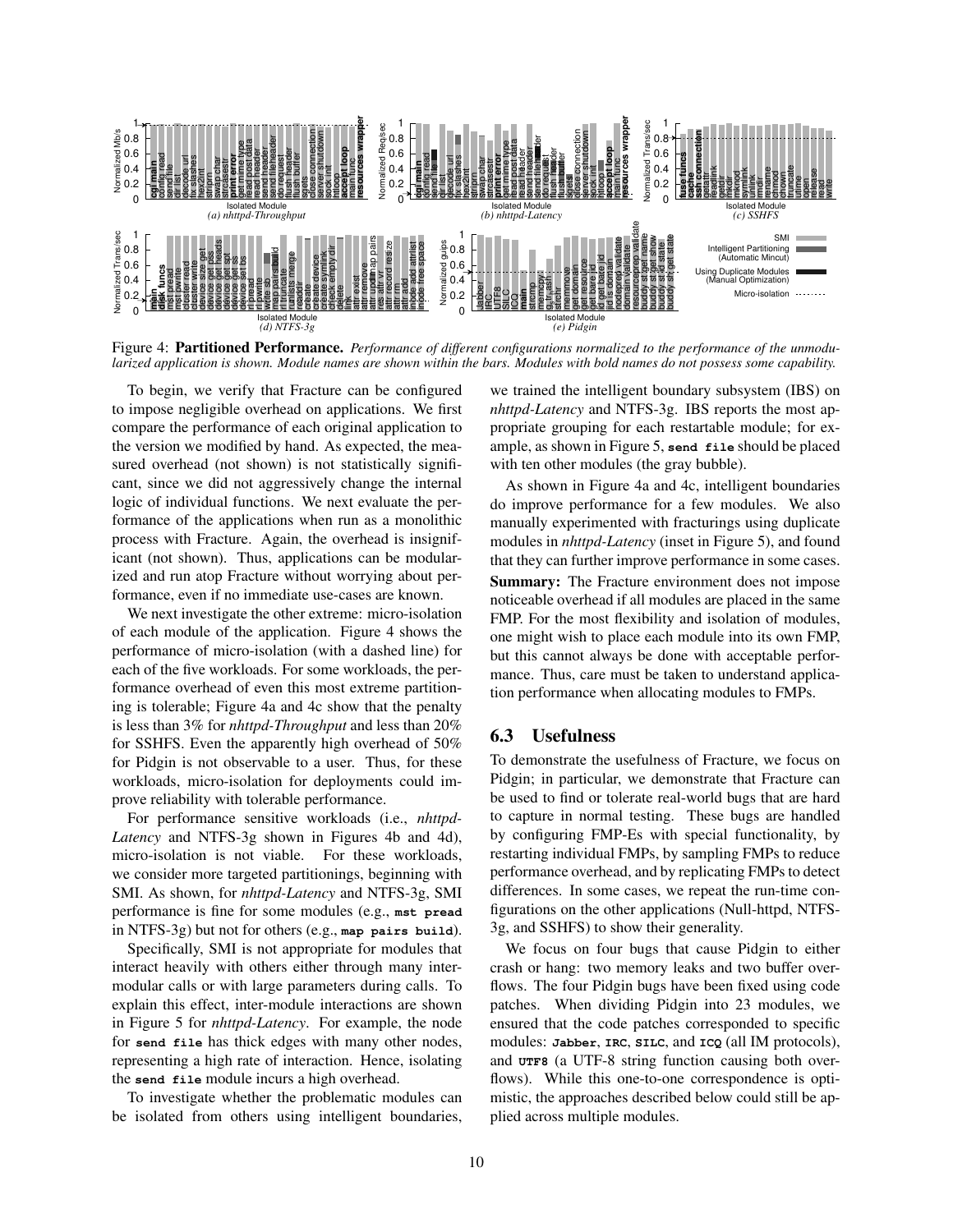#### 6.3.1 Specialized Environments with FMP-Es

To illustrate the benefits of specialized environments (FMP-Es) for different modules within an application, we show how Fracture repairs the two memory overflow bugs in Pidgin. When the unmodified version of Pidgin is run with certain inputs, a buffer overflow bug crashes the application, as shown in Figure 6a. It is well known that buffer overflow attacks can be prevented by padding memory allocations; without Fracture, this padding can be done for the entire application by specializing the process environment using the LD PRELOAD mechanism. Figure 6b shows that this environment tolerates the overflows, but unfortunately instills a 10% overhead.

Fracture enables special FMP-Es (i.e., zero-padding LD PRELOAD) to be applied to a subset of modules. In this case, Fracture can isolate the buggy **UTF8** module from the others and apply the special FMP-E to that module alone. The resulting timeline is shown in Figure 6c: Pidgin runs without crashes at only 0.25% overhead.

### 6.3.2 FMP Restarts

To explore the benefits of restarting individual FMPs, we apply Fracture to fix the two memory leaks in Pidgin; restarting individual FMPs is especially useful when restarting the entire application would be visible to the user, as in Pidgin. When a bug causing a memory leak is triggered in the unmodified version of Pidgin, Pidgin first exhibits a significant slowdown and then crashes. It is known that the initial slowdown can be avoided using a per-process memory limit in the environment; when the memory limit is exceeded, the process crashes and can be restarted. Unfortunately, this restart is user-visible.

The Fracture environment enables the two leaky modules (**Jabber**, **IRC**) to be isolated into separate FMPs with a specialized memory-limit FMP-E. This has two benefits. First, the memory limit can be more precisely specified for these smaller modules, thus avoiding the slowdown. Second, the crash and resulting restarts can be applied to only those two modules; these restarts are transparent to the user. (Figure not shown due to space.)

To further stress FMP restart capability, we configured each of the other applications (Null-httpd, NTFS-3g, and SSHFS) to place each restartable module in its own FMP; we then crashed each isolated FMP at a rate of 5 crashes per second. As desired, each crash was tolerated transparently and each module restarted within 1 ms (not shown); there was no additional overhead compared to the partitioned-only SMI configurations in Figure 4.

## 6.3.3 Adaptive Fracturing and Modified Restarts

Fracture enables run-time configurations in which different modules are adaptively placed into different FMPs based on their past behavior. This functionality can be used to identify modules with previously unknown bugs.



Figure 6: Pidgin: Tolerating Buffer Overflows. *(a) Unmodularized. (b) Unmodularized with special environment. (c) UTF8 SMI with special FMP-E. (d) Adaptive fracturing.*

We demonstrate a simple "adaptive tolerance" strategy in which all modules are initially trusted and are run as a single FMP with the default environment (i.e., with no memory padding). If the FMP crashes, it is subdivided into two smaller groups of modules (with intelligent boundaries provided by the IBS). If the FMP crashes with a single module, then the faulty module has been successfully identified and is restarted with the bugtolerant environment (e.g., with memory padding).

Figure 6d shows the timeline for memory-overflow input when the buggy module in Pidgin is not known. The first three times that Pidgin crashes, Fracture subdivides the FMPs into two smaller groups; the fourth time, the faulty module is identified and is restarted with the padded-allocation FMP-E which tolerates later faults.

With this approach, Pidgin incurs negligible overhead, since the more costly FMP-E is never applied to the entire application and highly interacting modules (**memcpy** and **main**) are always in the same FMP. However, our current approach leads to multiple user-visible restarts. Straight-forward modifications could reduce this effect; for example, the specialized FMP-E could be applied to FMPs larger than a single module.

#### 6.3.4 Reducing Overhead with Sampling

The memory leaks in Pidgin occur for rare workloads that appeared only in deployment. One way to discover such memory leaks is to run the entire application with the Memcheck tool during deployment and to send bug reports back to the developers. Unfortunately, Pidgin with Memcheck achieves only 1.4 *guips* (shown as the dotted line in Figure 7a), which is not acceptable.

To discover bugs using Fracture, different users can run Pidgin such that a random module is isolated with the Memcheck FMP-E. As desired, when the Memcheck FMP-E is applied to the leaking modules (**Jabber** or **IRC**), the leaks are easily identified. The light-gray bars in Figure 7a show performance when each module is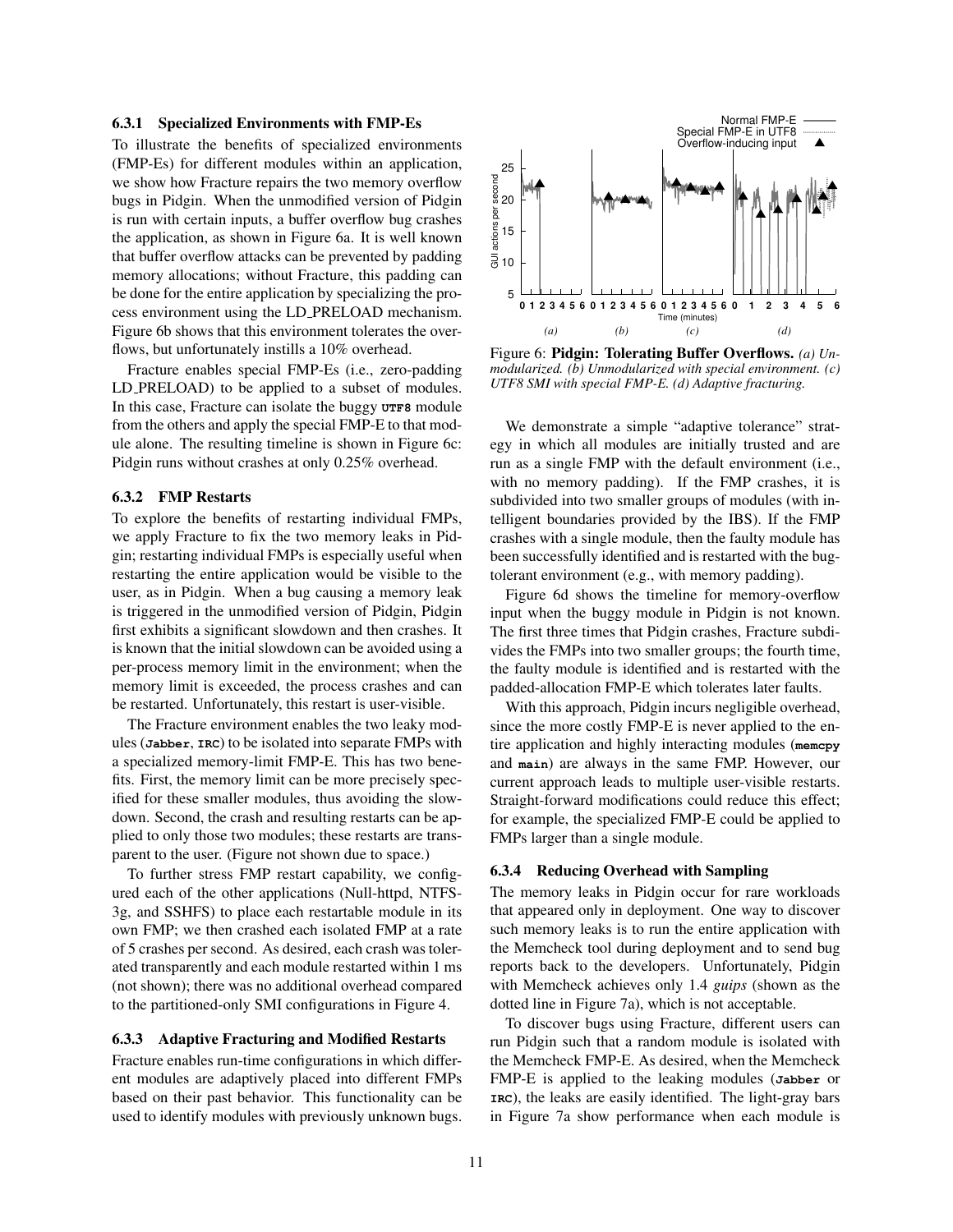

Figure 7: FMP Replication and Sampling.

separated from other modules, and Memcheck is applied on the separated module. We make a few observations. First, **main** should not be isolated from the other modules with Memcheck; Memcheck imposes too high of an overhead for **main**. Second, the majority of modules can use Memcheck and be isolated with only a negligible performance impact (less than 5%). However, a few specific modules lead to unacceptable performance with Memcheck (i.e., **strcmp**, **memcpy**, **getrhash**, and **strchr**).

The impact of high overhead environments on performance sensitive modules can be reduced using sampling. When sampling is applied to an isolated module (e.g., strcmp), the default environment is applied to the module for some of the invocations, while the modified environment (e.g., Memcheck) is applied other times. Figure 7a shows that a 10:1 sampling ratio leads to a worstcase overhead of only 20% for all of the isolated modules in Pidgin (excepting **main**, which cannot be sampled).

We have experimented further with sampling for the more performance sensitive server workloads (Nullhttpd, NTFS-3g, and SSHFS). For example, Figure 7b shows that applying the Memcheck FMP-E individually to the 25 samplable modules of *nhttpd-Throughput* incurs significant overhead; this overhead can be reduced in many cases with a 10:1 sampling ratio. In those cases where sampling improves performance but not enough (e.g., **send file**), a higher ratio should be used; in those cases where sampling cannot be applied (e.g., **resources wrapper**), the Memcheck FMP-E cannot be used. We found sampling an effective technique for reducing overhead in most cases.

#### 6.3.5 Validating with Replication

Software patches that introduce new bugs are a real problem [15, 55]. Performance patches can sometimes be validated by running the patched and unpatched application and comparing the results; but, this approach is not possible in Pidgin due to the GUI.

If a patch can be placed in a set of restartable modules such that interactions with other modules are unchanged, then Fracture can help validate performance patches by replicating the resulting FMPs transparently. To verify this functionality in Pidgin, for each of the four patches, we ran replicated FMPs with one patched and one unpatched version. As expected, when Pidgin is run without bug-inducing inputs, the two FMPs return the same results; as desired, when one of the replicated FMP crashes, the error is logged and the application continues without replication for that FMP. Across all patches, the worst overhead is within 10% (not shown).

We have also investigated the performance impact of replication on the other applications (Null-httpd, NTFS-3g, and SSHFS). Figure 7a shows the impact of replicating each of the 32 replicable modules in NTFS-3g. In most cases, the overhead of FMP replication is not significantly greater than that of simple isolation; thus, FMP replication is likely to enable fine-grained N-versioning.

# 7 Related Work

Simple restarts, checkpointing, software rejuvenation, and restarts with logging and replay are well known fault tolerance techniques [24, 21, 36] for distributed systems. Applying these techniques might be challenging, as some processes are not readily restartable; alternatively, precautions such as logging and replay [21] might be inefficient. Rx [42] explores a set of techniques to be applied during the restart process, but is not fine-grained. Fracture enables classic techniques (e.g, process pairs, replicated RPC [24, 16]) to be used on parts of an application. Existing fine-grained techniques include Microreboot [13] for restarts, and Band-aid Patching [46] and delta execution [49] for replication. These do not offer a generic (process-like) abstraction for tools and techniques to be applied to existing C programs, instead focusing on a specific technique. Similarly, tools like Pin [37] allow partial instrumentation but are not generic. Quarantine [40] debates fine-grained boundaries conceptually, but does not present a design or implementation.

Component-based systems and middleware (such as OSGi, COM, EJB) support applications made of multiple components, thus making modularization easier. However, their existence does not help legacy C programs. Mutable Protection Domains [39] comes close to Fracture by intelligently splitting an application for fault isolation, but uses a specialized operating system.

Security research has focused on splitting C applications into multiple protection domains. Examples are OKWS [33], privilege-separated OpenSSH [41], Privtrans [11], and Wedge [10]. These do not explore restarting or replicating individual parts, instead focusing on aspects like information flow. Also, the final goal (se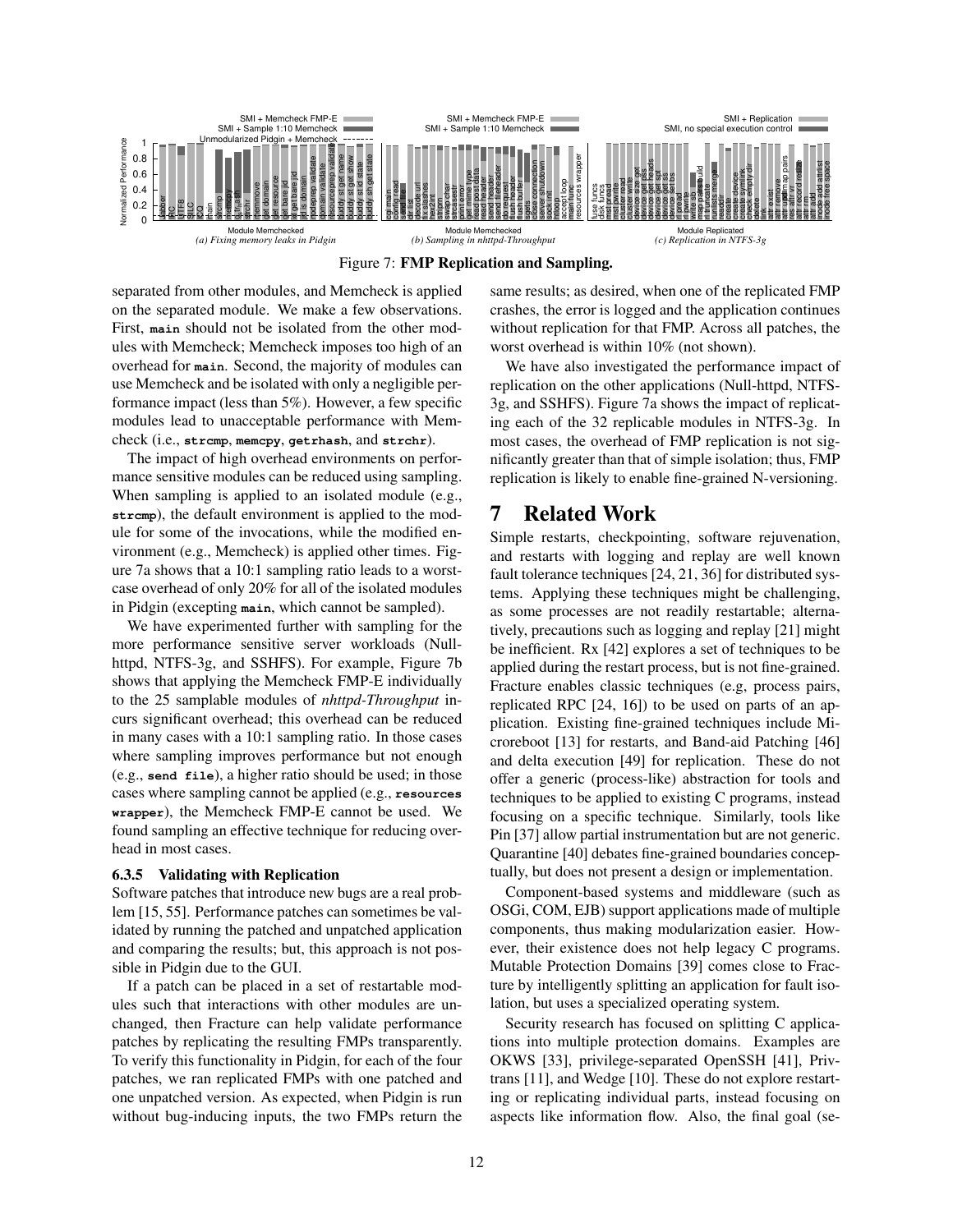curity) makes their desired divisions different from Fracture. For example, they require a strict conceptual assignment of memory objects to "trusted" or "untrusted" code parts, and a strict static division at runtime.

Research in mobile code offloading [23, 8] looks at optimally partitioning applications, sometimes without any manual effort. Most of these target application-level virtual machines, or existing process-separated applications. Intelligent partitioning in Fracture, derived from classic research like Coign [29] and intelligent satellites [51], is similar. But, none of these (or Coign and intelligent satellites) focus on a generic abstraction for generic code (mobile applications have a "deep architectural unity" [8]) that enables many tools and techniques.

The idea of extending the process abstraction has been well-explored. Resource containers [9] and Exokernel [22] propose a separate abstraction for resource management; Asbestos [20] and Ribbons [27] provide thread-boundary isolation and fine-grained labels within a process or JVM; sandboxing [52, 54] provides multiple fault domains within a single process. Other approaches include capability-based systems [34], and single address space operating systems [31] emphasizing partially-shared address spaces. These do not preserve many properties of the process abstraction, and are hence more difficult to adapt for generic tools and techniques.

The use of fine-grained isolated domains has been studied extensively. Research in this area includes SFI [52], fine-grained memory protection [53, 14], typesafe operating systems [28, 56], microkernels [35, 17] and isolated OS extensions [48, 38, 14]. Such approaches establish a fixed boundary between parts of a kernel and do not provide generic abstractions for user applications.

# 8 Conclusions

We believe mini-processes that support process-like restarts, replication, environments, and other features, are needed for modern user software; our case studies reveal that such flexibility and configurability are important. A generalized, fine-grained abstraction facilitates innovative methods to increase the robustness of applications like Pidgin, where equivalent coarse-grained strategies might fail. In the case of servers, mini-processes allow balancing performance and robustness, especially in cases like Null-httpd, where optimal fracturings are completely different for two different workloads. Fracture is our attempt at providing full-featured mini-processes, in a way we believe will be easy to adopt.

### Acknowledgments

We thank the anonymous reviewers for their insightful comments, and Idit Keidar (our shepherd) for useful feedback. This material is based upon work supported by the NSF under CNS-1421033, CNS-1319405, and CNS-1218405 as well as donations from EMC, Facebook, Fusion-io, Google, Huawei, Microsoft, NetApp, Samsung, Sony, and VMware. Any opinions, findings, and conclusions, or recommendations expressed herein are those of the authors and do not necessarily reflect the views of the NSF or other institutions.

# References

- [1] FS in userspace. http://fuse.sourceforge.net/.
- [2] Ibm rational purify. http://www-01.ibm.com/ software/awdtools/purify/.
- [3] Null-httpd. http://www.nulllogic.ca/httpd/.
- [4] Pidgin, the universal chat client. http://pidgin.im.
- [5] SSHFS. http://fuse.sourceforge.net/sshfs. html.
- [6] Tuxera ntfs-3g + ntfsprogs. http://www.tuxera.com/ community/ntfs-3g-download/.
- [7] A. Avizienis. The n-version approach to fault-tolerant software. *IEEE Trans. Softw. Eng.*, 11(12), Dec. 1985.
- [8] R. K. Balan, D. Gergle, M. Satyanarayanan, and J. Herbsleb. Simplifying cyber foraging for mobile devices. In *OSDI '12*.
- [9] G. Banga, P. Druschel, and J. C. Mogul. Resource containers: a new facility for resource management in server systems. In *OSDI '99*.
- [10] A. Bittau, P. Marchenko, M. Handley, and B. Karp. Wedge: splitting applications into reduced-privilege compartments. In *NSDI '08*.
- [11] D. Brumley and D. Song. Privtrans: automatically partitioning programs for privilege separation. In *SSYM '04*.
- [12] A. Bykov. Web server test suite. https://github.com/ init/http-test-suite.
- [13] G. Candea, S. Kawamoto, Y. Fujiki, G. Friedman, and A. Fox. Microreboot : A technique for cheap recovery. In *OSDI '04*.
- [14] M. Castro, M. Costa, J.-P. Martin, M. Peinado, P. Akritidis, A. Donnelly, P. Barham, and R. Black. Fast byte-granularity software fault isolation. In *SOSP '09*.
- [15] J. E. Cook and J. A. Dage. Highly reliable upgrading of components. In *ICSE '99*.
- [16] E. C. Cooper. Replicated distributed programs. In *SOSP '85*.
- [17] F. M. David, E. M. Chan, J. C. Carlyle, and R. H. Campbell. CuriOS: Improving Reliability through Operating System Structure. In *OSDI '08*.
- [18] J. B. Dennis and E. C. V. Horn. Programming Semantics for Multiprogrammed Computations. *CACM*, 9(3).
- [19] R. Diestel. *Graph Theory*. Springer, 2005.
- [20] P. Efstathopoulos, M. Krohn, S. VanDeBogart, C. Frey, D. Ziegler, E. Kohler, D. Mazières, F. Kaashoek, and R. Morris. Labels and event processes in the asbestos operating system. In *SOSP '05*.
- [21] E. N. M. Elnozahy, L. Alvisi, Y.-M. Wang, and D. B. Johnson. A survey of rollback-recovery protocols in message-passing systems. *ACM Comput. Surv.*, 34(3).
- [22] D. R. Engler, M. F. Kaashoek, and J. W. O'Toole. Exokernel: An Operating System Architecture for Application-Level Resource Management. In *SOSP '95*.
- [23] J. Flinn. *Cyber Foraging: Bridging Mobile and Cloud Computing.* Morgan & Claypool.
- [24] J. Gray. Why Do Computers Stop and What Can We Do About It? Technical Report TR-85.7, Tandem Tech, 1985.
- [25] P. B. Hansen. The nucleus of a multiprogramming system. *CACM*, 13(4).
- [26] T. Harter, C. Dragga, M. Vaughn, A. C. Arpaci-Dusseau, and R. H. Arpaci-Dusseau. A File is Not a File: Understanding the I/O Behavior of Apple Desktop Applications. In *SOSP '11*.
- [27] K. J. Hoffman, H. Metzger, and P. Eugster. Ribbons: a partially shared memory programming model. OOPSLA '11.
- [28] G. Hunt, M. Aiken, M. Fahndrich, C. Hawblitzel, O. Hodson, J. Larus, S. Levi, B. Steensgaard, D. Tarditi, and T. Wobber. Sealing os processes to improve dependability and safety. In *EuroSys '07*.